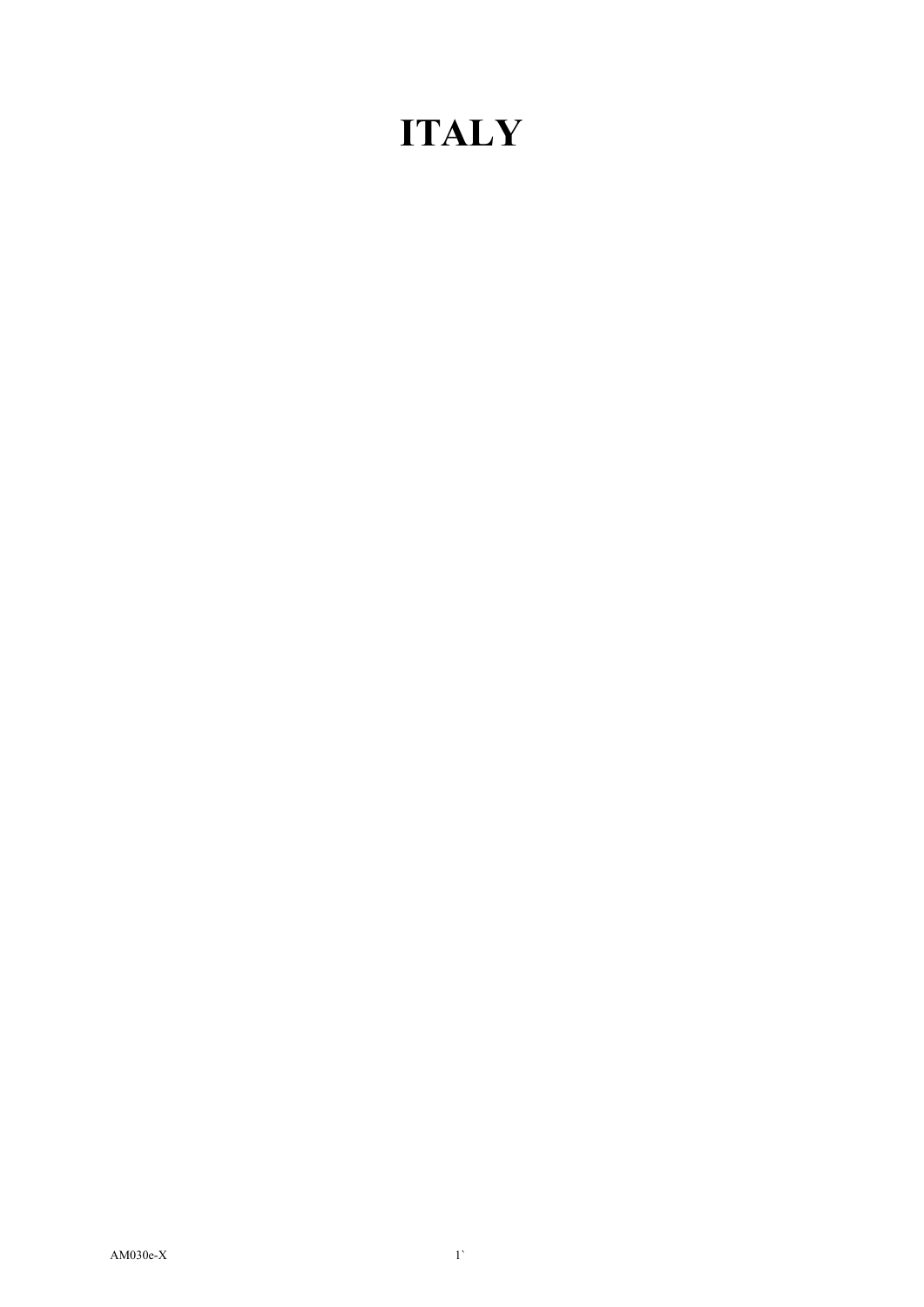## **Statement by Ms Gelsomina Vigliotti Alternate Governor for Italy EBRD Annual Meeting 7-8 October 2020**

On behalf of Italy, I would like to thank the Management and the whole staff of the Bank for their professionalism and unceasing efforts to organise the Annual Meeting under current circumstances.

This is the worst period for the world economy; the COVID-19 pandemic caught us all off guard, hitting hard our citizens, our families and putting at risk the prosperity of our economies, while also deeply changing our way of living.

All our countries of operation are suffering from the health crisis as well as its economic and social consequences, following the decrease in global demand, the disruption of global supply chains, and the unavoidable breakdown of global travel.

Thanks to its business model and the network of regional offices, and first of all to the extraordinary dedication of its people, the Bank has been able to overcome the hurdles posed by the pandemic and provide a swift and flexible response, with the two-phased Solidarity Package.

This exceptional situation requires actions to be taken at all levels: national, regional and global. As the crisis has proved to be global, so must be the answer. Increased coordination is needed between governments as well as between international financial institutions, so as to provide a joint, bold response and resume from the crisis together towards a pattern of growth more inclusive, green and digital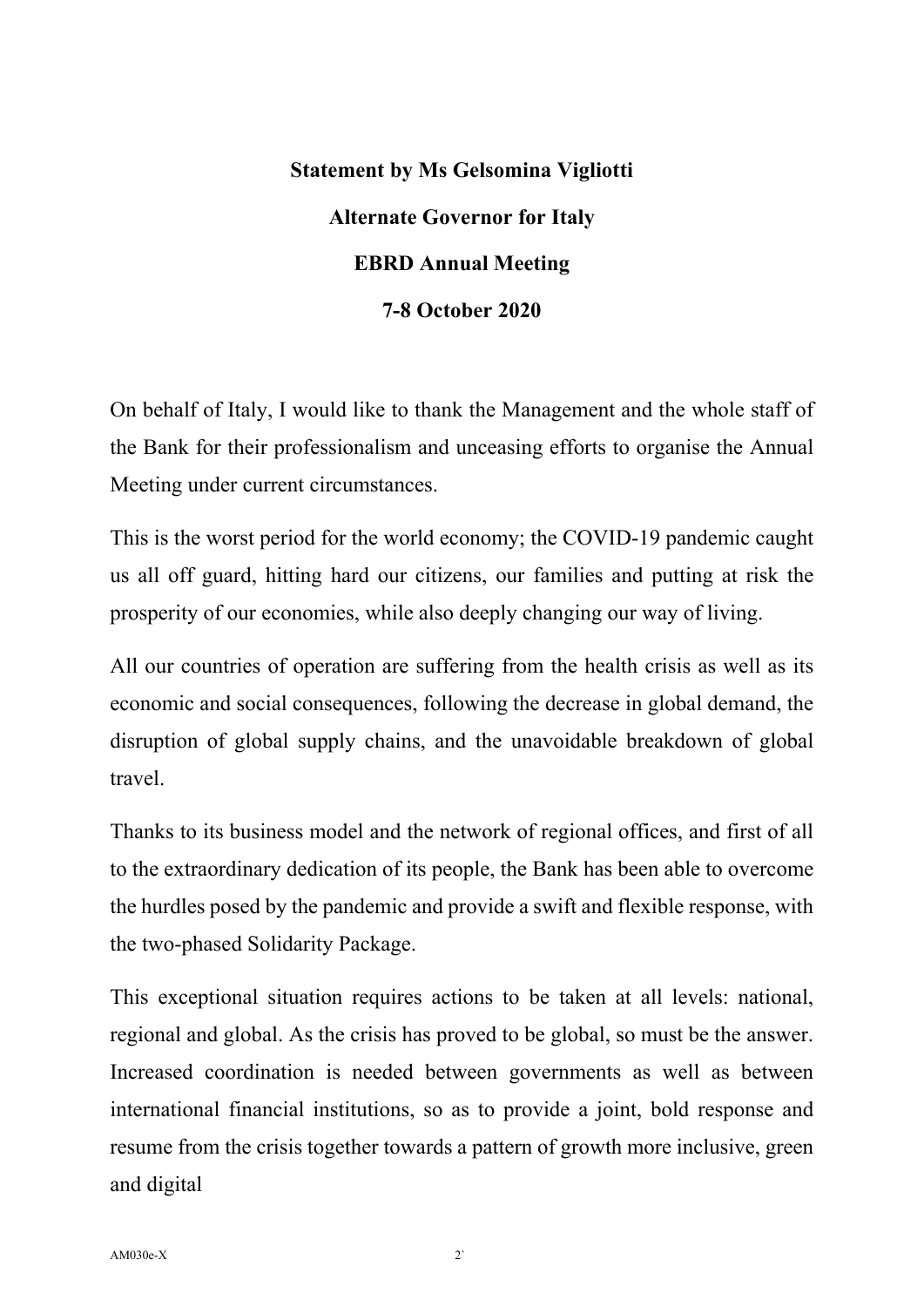Under current circumstances, the EBRD needs to enhance cooperation both with the other MDBs and with the EU and EIB. In fighting against the global pandemic and its economic consequences, the role of the MDBs – working as a system and according to their respective comparative advantages – is key to address global challenges and achieve transformative impact encompassing health, economic, social and environmental objectives.

Last year, when we launched an in-depth discussion on the longer-term future of the Bank, we could not have anticipated the dramatic turn of events.

Nevertheless, thanks to the proactive and flexible approach adopted during the preparatory work for the Strategic and Capital Framework 2021-2025, we have been able to react promptly and recalibrate the SCF in the light of current uncertainties.

I commend the efforts made by all shareholders to build consensus on a document that fairly balances key strategic aspirations of the Bank with the needs imposed by the crisis affecting our Region.

I particularly appreciate the emphasis on tackling inequalities, promoting good governance, and enhancing mobilisation. I also concur with the strong push to the green agenda reflected in the ambitious GET 2.1 Approach.

The Bank has gained an impressive expertise and built a solid network of partners for the financing of green projects. We welcome the new strategy commitments as a key driver to avoid potential reversals in the green agenda and help build better post-crisis.

As an Institution created and shaped to help the development of the private sector, the EBRD is best positioned to attract private capital into its countries of operation; while current market conditions may represent a hurdle here, too, we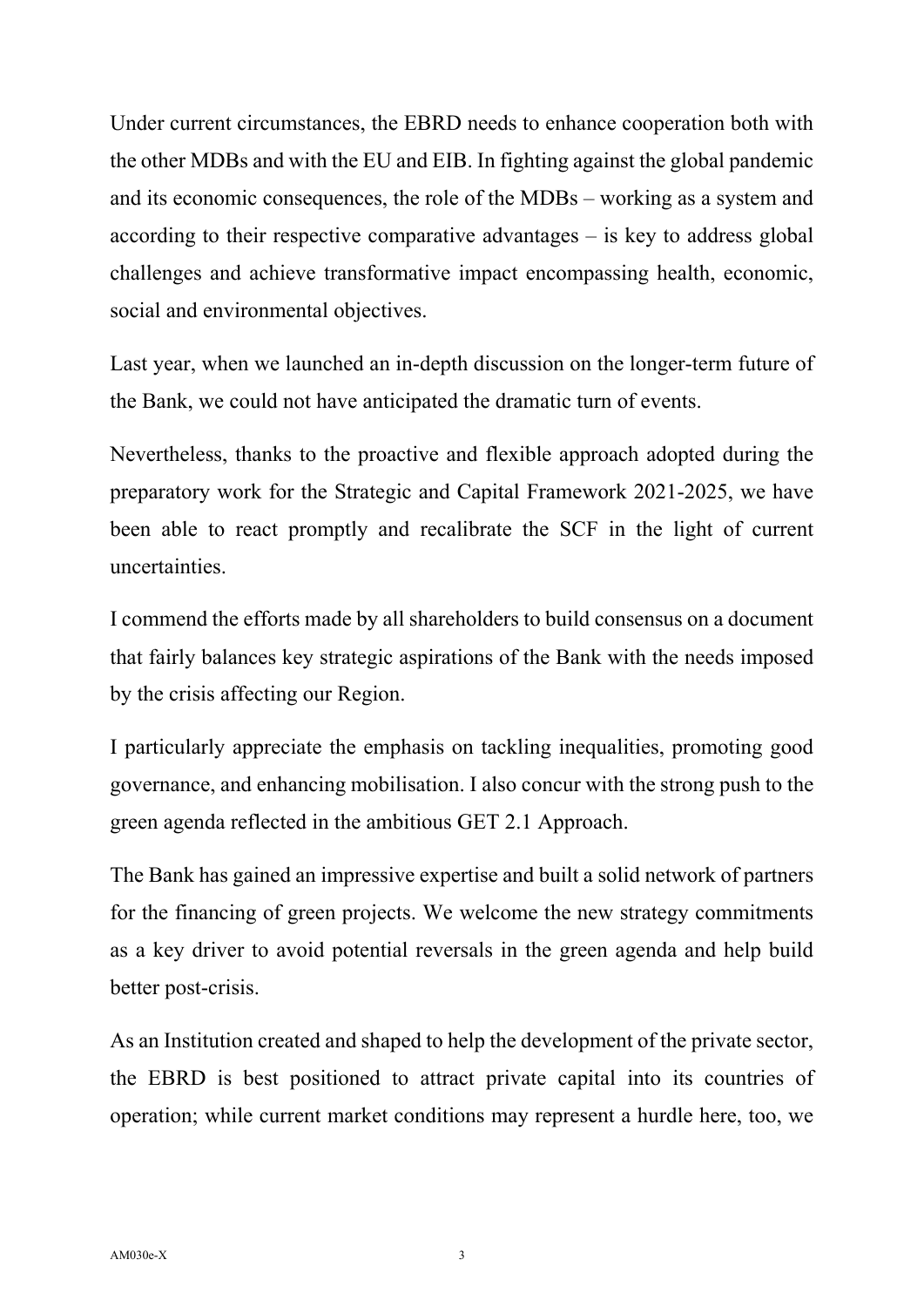encourage the Bank to keep mobilisation of private finance at the core of the activity looking forward.

Good governance is a prerequisite for a vibrant private sector: now more than ever policy dialogue is essential, to make sure our countries of operation continue to be attractive to domestic and foreign investors. The Bank's growing expertise in investment climate, and the setting up of investment councils with government and private sector representatives, can help our clients to achieve fundamental progress on this aspect.

In order for the Bank to remain strong and effective, we have to preserve its unique transition mandate.

The Bank's activity is based on transition needs; efforts should now concentrate on current countries of operation, starting with the less advanced ones, because of the risks of transition reversal stemming from to the current crisis.

In the longer term, closing transition gaps and helping countries graduate is a core objective of the Institution. Graduation is a successful achievement, as long as it is based on a shared and participatory process, while also taking into account the continuous shifts in additionality and transition impact.

Countries that are more advanced on the path to graduation need to be accompanied through the journey, so as to maintain a sense of belonging to the Institution. This is why it is important to design pre- and post-graduation tools, providing for assistance with a gradual and diversified approach, while ensuring the focus on areas of additionality. This time of crisis has also taught us that we have to keep the option open for re-engagement after graduation, when unexpected events risk jeopardizing achievements. I look forward to contributing to the debate on the Post-Graduation Operational Approach at the SCF mid-term review in 2022 (or 2023 at the latest).